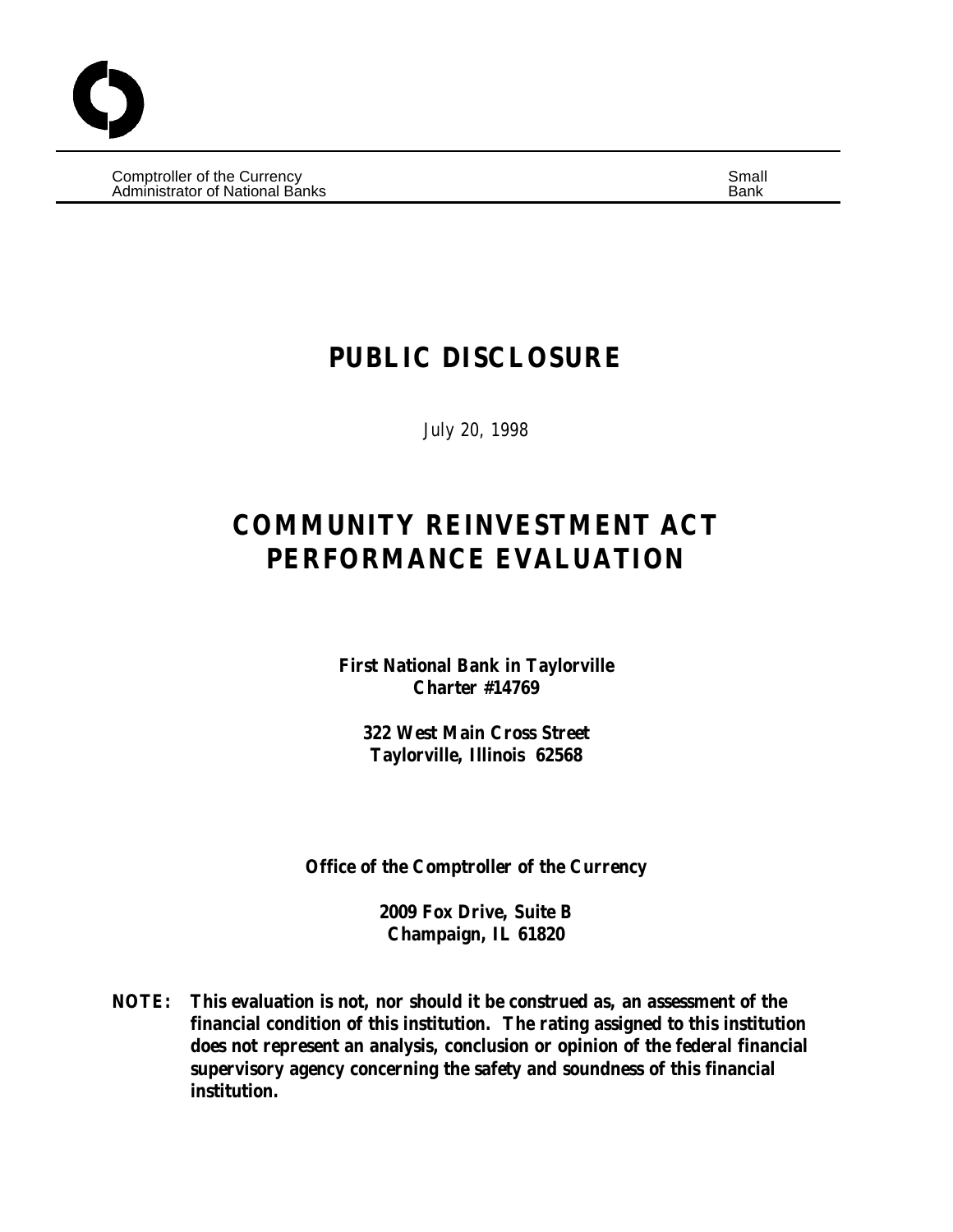#### **GENERAL INFORMATION**

*The Community Reinvestment Act (CRA) requires each federal financial supervisory agency to use its authority when examining financial institutions subject to its supervision, to assess the institution's record of meeting the credit needs of its entire community, including low- and moderate-income neighborhoods, consistent with safe and sound operation of the institution. Upon conclusion of such examination, the agency must prepare a written evaluation of the institution's record of meeting the credit needs of its community.*

*This document is an evaluation of the CRA performance of First National Bank in Taylorville prepared by Office of the Comptroller of the Currency, the institution's supervisory agency, as of July 20, 1998. Our assessment of the bank's performance covers the period since October 26, 1995. The rating received at that time was "Satisfactory Record of Meeting Community Credit Needs". The agency rates the CRA performance of an institution consistent with the provisions set forth in Appendix A to 12 CFR Part 25.*

## **INSTITUTION'S CRA RATING**

#### This institution is rated **Satisfactory Record of Meeting Community Credit Needs.**

This rating is based on analyses of the bank's lending performance from November 1, 1995 - July 20, 1998. The lending performance test includes analysis of the bank's average loan-to-deposit ratio, the volume of total lending within the bank's assessment area, the distribution of credit to borrowers of different incomes and to businesses of different sizes, the distribution of credit among low- and moderate-income geographies within the assessment area, and the bank's level of compliance with Fair Lending laws and regulations.

The bank's Satisfactory Record of Meeting Community Credit Needs rating is supported by the following:

- The bank's loan-to-deposit ratio is reasonable given the assessment area's credit needs.
- The bank's level of lending inside the assessment area is satisfactory.
- The distribution of loans inside the assessment area to individuals of different income levels and small businesses and farms is reasonable.
- The distribution of credit among different geographies within the assessment area is reasonable.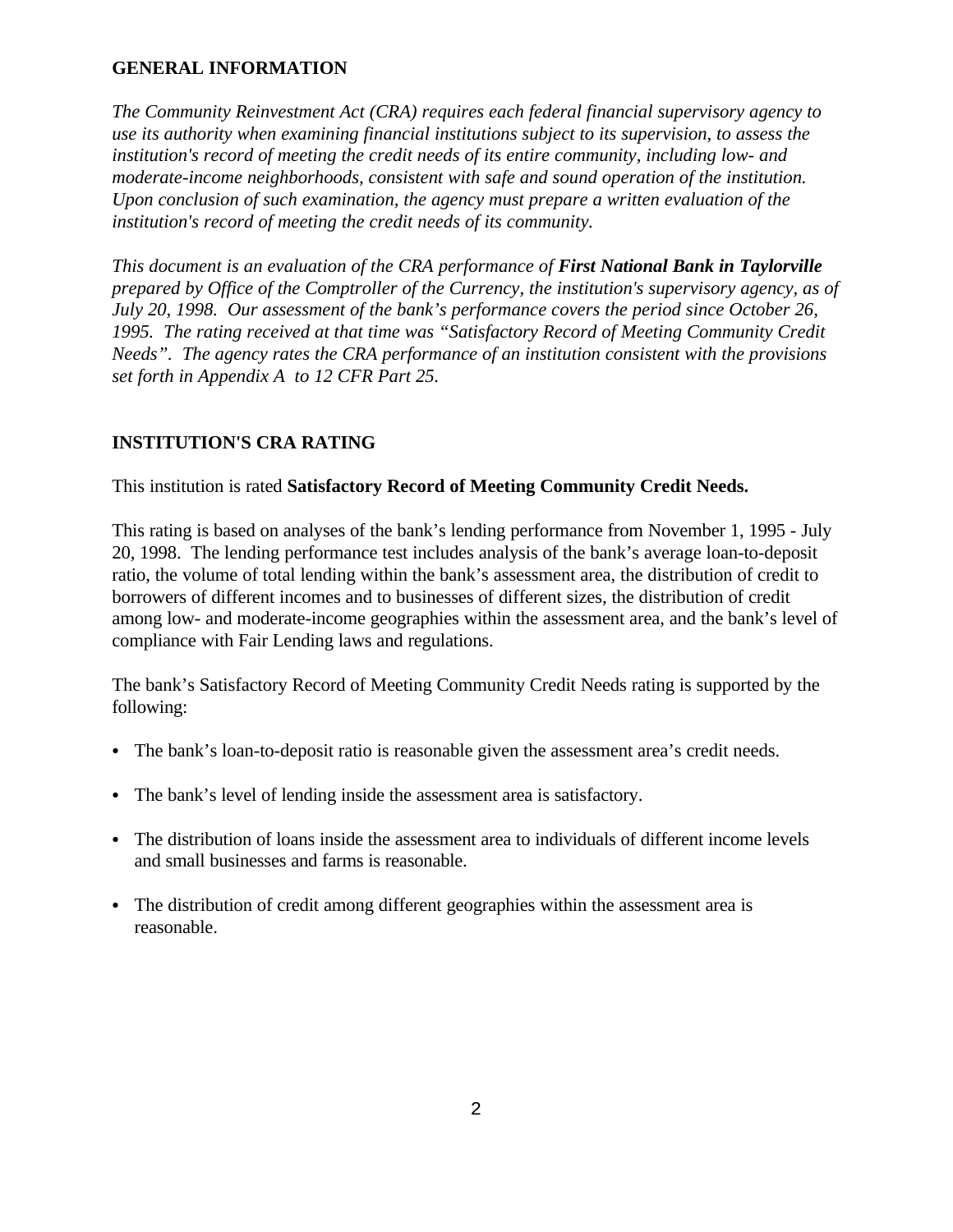## **DESCRIPTION OF INSTITUTION**

The First National Bank in Taylorville is a \$84 million institution in Taylorville, Illinois. Taylorville is the county seat for Christian County and has approximately 11,400 residents. Taylorville is located on State Highways 48, 29, and 104 in central Illinois, approximately 30 miles from Springfield and Decatur. The bank has no branches or ATM facilities. The institution is 100% owned by First Bancorp of Taylorville, Inc., a one bank holding company.

The table below shows the breakdown of loan originations made from November 1, 1995 through July 20, 1998. A total of 1,559 loans were made, with the dollar volume being \$52,466,529.

| <b>Total Originations Since November 1, 1995</b><br><b>Table 1</b> |             |                    |  |  |  |
|--------------------------------------------------------------------|-------------|--------------------|--|--|--|
| Type of Loans                                                      | Number Made | Dollar Amount Made |  |  |  |
| Residential Real Estate                                            | 266         | \$9,595,096        |  |  |  |
| Consumer                                                           | 814         | \$8,146,427        |  |  |  |
| Agricultural                                                       | 224         | \$18,714,448       |  |  |  |
| Commercial                                                         | 255         | \$16,010,558       |  |  |  |
| Total                                                              | 1,559       | \$52,466,529       |  |  |  |

Source: First National Bank in Taylorville reports.

Net loans have been growing over the last few years. On December 31, 1995, net loans totaled \$38,577,000. As of December 31, 1997, net loans totaled \$45,041,000. The real estate and agricultural portfolios are the areas where growth has been seen. The following table shows various changes in major balance sheet categories from December 31, 1995 to June 30, 1998.

| <b>MAJOR BALANCE SHEET CATEGORIES</b><br><b>Table 2</b> |                   |               |               |  |  |
|---------------------------------------------------------|-------------------|---------------|---------------|--|--|
|                                                         | December 31, 1995 | June 30, 1998 |               |  |  |
| Category                                                | \$000's           | \$000's       | Dollar Change |  |  |
| Investments and<br><b>Federal Funds Sold</b>            | \$33,414          | \$36,900      | $+$ \$3,486   |  |  |
| Net Loans                                               | \$38,577          | \$43,592      | $+$ \$5,015   |  |  |
| <b>Total Deposits</b>                                   | \$66,818          | \$72,362      | $+$ \$5,544   |  |  |

Source: Call Report data submitted for December 31, 1995 and June 30, 1998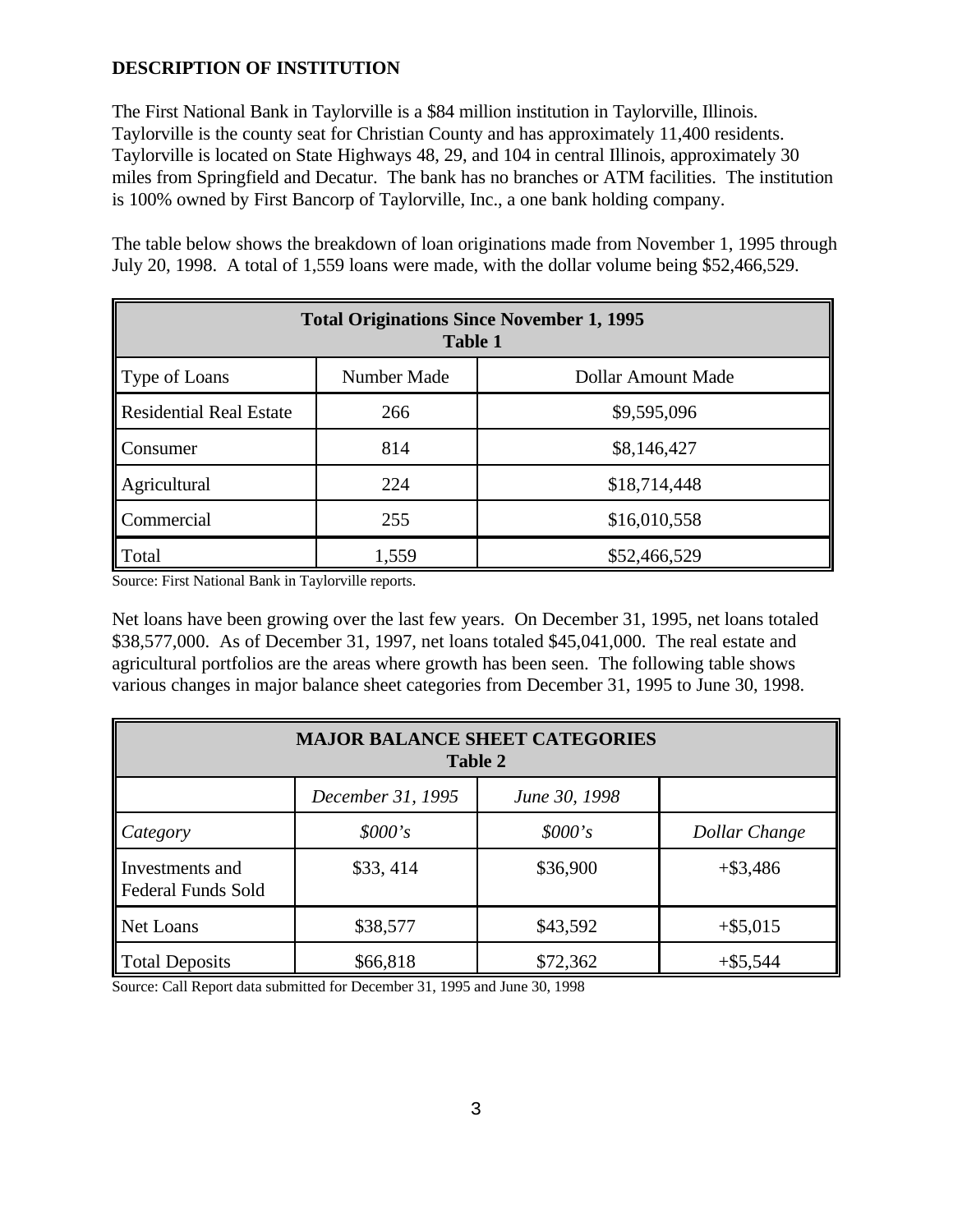Discussions with two county government leaders revealed that extensive local banking services and credit accessability are available. Credit demand is centered in small business and affordable housing loans. First National Bank in Taylorville serves these credit needs by offering a variety of loan products, which include small business and housing loans.

The bank has no financial or legal impediments that restrict it from meeting the credit needs of its local community.

#### **DESCRIPTION OF ASSESSMENT AREA**

The bank's assessment area is Christian County, population 34,418. Christian County consists of ten Block Numbering Areas (BNAs). Based on 1990 census data, two BNAs are designated moderate-income. One of these BNAs cover the south-east section of Taylorville. The other moderate-income BNA makes up the north and west sides of Pana. The other eight BNAs are designated middle-income. The following demographic information for Christian County is based on 1990 census data:

| Housing Stock: | 85% of the housing units are 1-4 family.                            |
|----------------|---------------------------------------------------------------------|
| Occupancy:     | 69% are owner occupied, 24% are renter occupied, and 7% are vacant. |
| Home Values:   | Median home value is \$37,566.                                      |
| Age of Homes:  | Median year of homes built is 1950.                                 |
| Income:        | Median family income is \$30,484.                                   |
| Income Levels: | 18% of families are designated low-income, 18% are moderate-income, |
|                | 25% are middle-income, and 39% are upper-income.                    |

The local economy has experienced moderate growth over the last few years.

Palmer State Bank, First National Bank of Pana, People Bank & Trust, First National Bank (Assumption), The First National Bank (Mount Auburn), Citizens Bank of Edinburg, and Midland Community Bank are other banks headquartered in Christian County. Five other banks also have a presence in the county. One credit union is located in Christian County.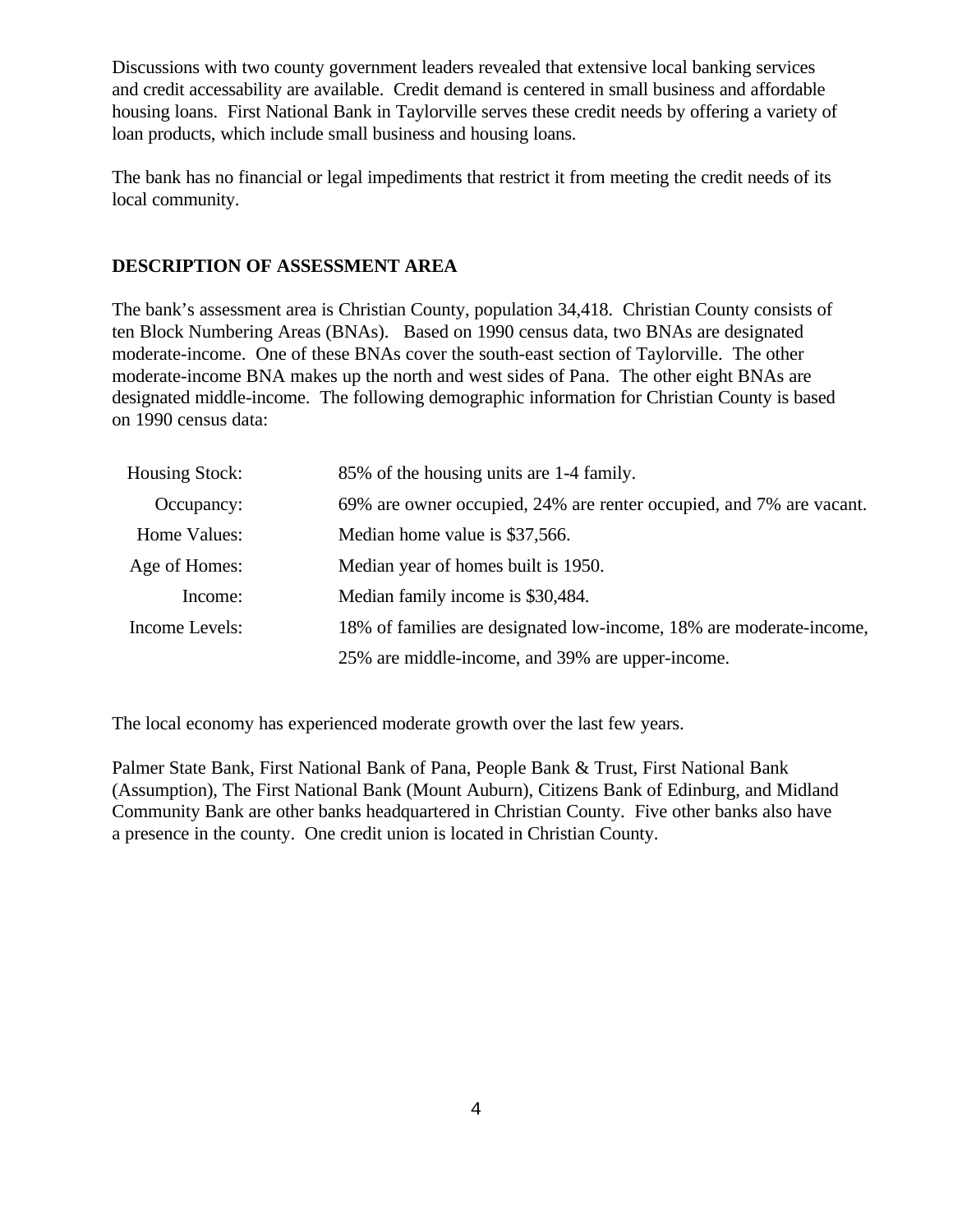## **CONCLUSIONS WITH RESPECT TO PERFORMANCE CRITERIA**

## **LOAN-TO-DEPOSIT RATIO**

The First National Bank in Taylorville's loan-to-deposit ratio is reasonable. During the assessment period, the bank's net loan-to-deposit ratio ranged from 55% to 63%, and averaged 60%. This average ratio is lower than the 66% average net loan-to-deposit ratio of ten banks in Christian, Sangamon, Macon, Shelby, and Montgomery counties. Total assets of these ten banks range from \$53 million to \$94 million. Six of these ten bank did have branch structures, which First National Bank in Taylorville does not.

#### **LENDING IN THE ASSESSMENT AREA**

The bank's lending inside the assessment area is at a satisfactory level. As illustrated on *Table 3*, our analysis of bank prepared reports revealed that 79% of the dollar amount, and approximately 87% of the number of loans, were made inside the bank's assessment area.

| <b>LOAN PENETRATION ANALYSIS</b><br>Table 3 |                                                          |     |              |     |  |  |  |
|---------------------------------------------|----------------------------------------------------------|-----|--------------|-----|--|--|--|
| Type of Loan                                | <b>Outside Assessment Area</b><br>Within Assessment Area |     |              |     |  |  |  |
| <b>Residential Real Estate</b>              | \$8,430,392                                              | 88% | \$1,164,704  | 12% |  |  |  |
|                                             | 246                                                      | 92% | 20           | 8%  |  |  |  |
| <b>Commercial Loans</b>                     | \$10,157,705                                             | 63% | \$5,852,852  | 37% |  |  |  |
|                                             | 209                                                      | 82% | 46           | 18% |  |  |  |
| <b>Agricultural Loans</b>                   | \$16,024,126                                             | 86% | \$2,690,322  | 14% |  |  |  |
|                                             | 193                                                      | 86% | 31           | 14% |  |  |  |
| <b>Installment Loans</b>                    | \$6,900,719                                              | 85% | \$1,245,709  | 15% |  |  |  |
|                                             | 708                                                      | 87% | 106          | 13% |  |  |  |
| Total                                       | \$41,512,943                                             | 79% | \$10,953,586 | 21% |  |  |  |
|                                             | 1,356                                                    | 87% | 203          | 13% |  |  |  |

Source: Bank reports of loan originations between 11/1/95 and 7/20/98. Commercial loans include what the bank has designated as business loans and commercial loans secured by real estate. Agricultural loans include farm operating lines and farm loans secured by real estate.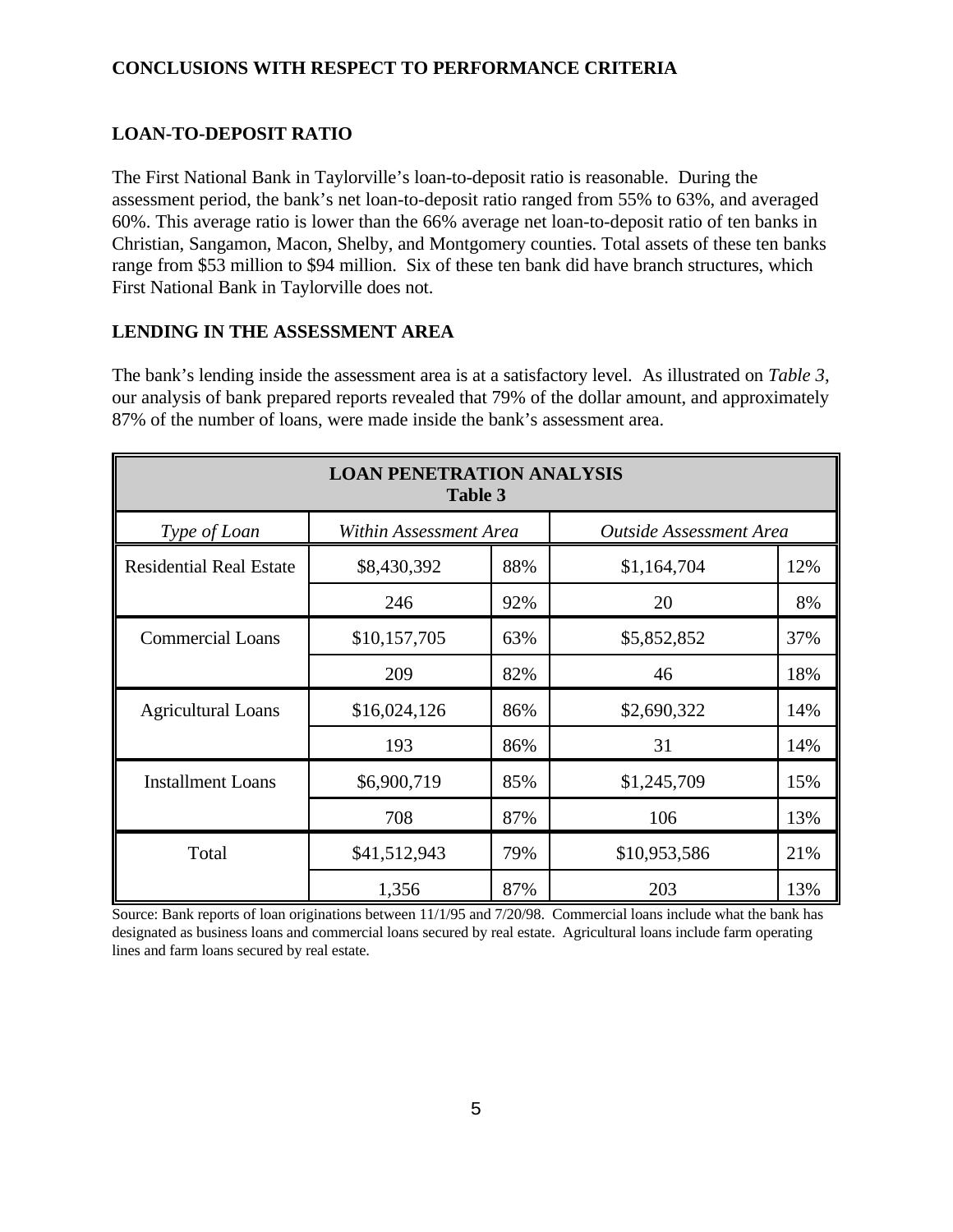#### **LENDING TO BORROWERS OF DIFFERENT INCOMES AND TO BUSINESSES OF DIFFERENT SIZES**

First National Bank in Taylorville satisfactorily extends credit to consumers of all income levels, and satisfactorily extends credit to smaller-sized commercial and agricultural borrowers within its assessment area. Eighteen percent of the population of Christian County is considered lowincome, with an additional eighteen percent classified as moderate-income. Income levels used in our analysis are based on the 1998 nonmetropolitan median family income for Illinois, which is \$39,500, and the 1997 nonmetropolitan median family income of \$37,600. (Our sample included originations from 1998 and 1997. The applicable year's median was used.)

#### **Consumer Loan Analysis**

First National Bank in Taylorville originates loans to individuals of different income levels in reasonable proportion to the area's income characteristics. The amount of mortgage loans made to low- and moderate-income borrowers was low, but adequate. As illustrated on *Table 4*, our analysis of a residential real estate loan sample indicated that 26% of the number, and 16% of the dollars, of residential real estate loans were made to moderate-income borrowers. Our sample of mortgage loans did not contain any low-income customers. The amount of installment loans made to low-and moderate-income borrowers was good. As shown on *Table 5*, analysis of an installment loan sample indicates that 56% of the number, and 47% of the dollars, of installment loans were made to low- and moderate-income borrowers.

| <b>RESIDENTIAL MORTGAGE LOANS</b><br><b>Table 4</b> |                  |               |                  |               |                                          |  |
|-----------------------------------------------------|------------------|---------------|------------------|---------------|------------------------------------------|--|
| Income Level                                        | # of Loans       | $\frac{0}{0}$ | \$ of Loans      | $\frac{0}{0}$ | % of Families in<br><b>Each Category</b> |  |
| Low - Income<br>Less than 50% of Median             | $\boldsymbol{0}$ | 0%            | \$0              | 0%            | 18%                                      |  |
| Proforma                                            | $\mathbf{0}$     |               | $\boldsymbol{0}$ |               |                                          |  |
| Moderate - Income<br>50% - 79% of Median            | 9                | 26%           | \$190,686        | 13%           | 18%                                      |  |
| Proforma                                            | 64               |               | \$1,095,951      |               |                                          |  |
| Middle - Income<br>80%-119% of Median               | 8                | 23%           | \$248,517        | 16%           | 24%                                      |  |
| Proforma                                            | 57               |               | \$1,348,863      |               |                                          |  |
| Upper - Income<br>120% or more of Median            | 18               | 51%           | \$1,059,047      | 71%           | 39%                                      |  |
| Proforma                                            | 125              |               | \$5,985,578      |               |                                          |  |
| <b>Sampled Totals</b>                               | 35               | 100%          | \$1,498,250      | 100%          | 100%                                     |  |
| <b>Actual Totals</b>                                | 246              |               | \$8,430,392      |               |                                          |  |

Source: This table is based on a sample of 35 residential real estate loans from loans that were made in the bank's assessment area between 1/1/97 and 7/20/98. Proforma is an estimated distribution of loans made using sample data.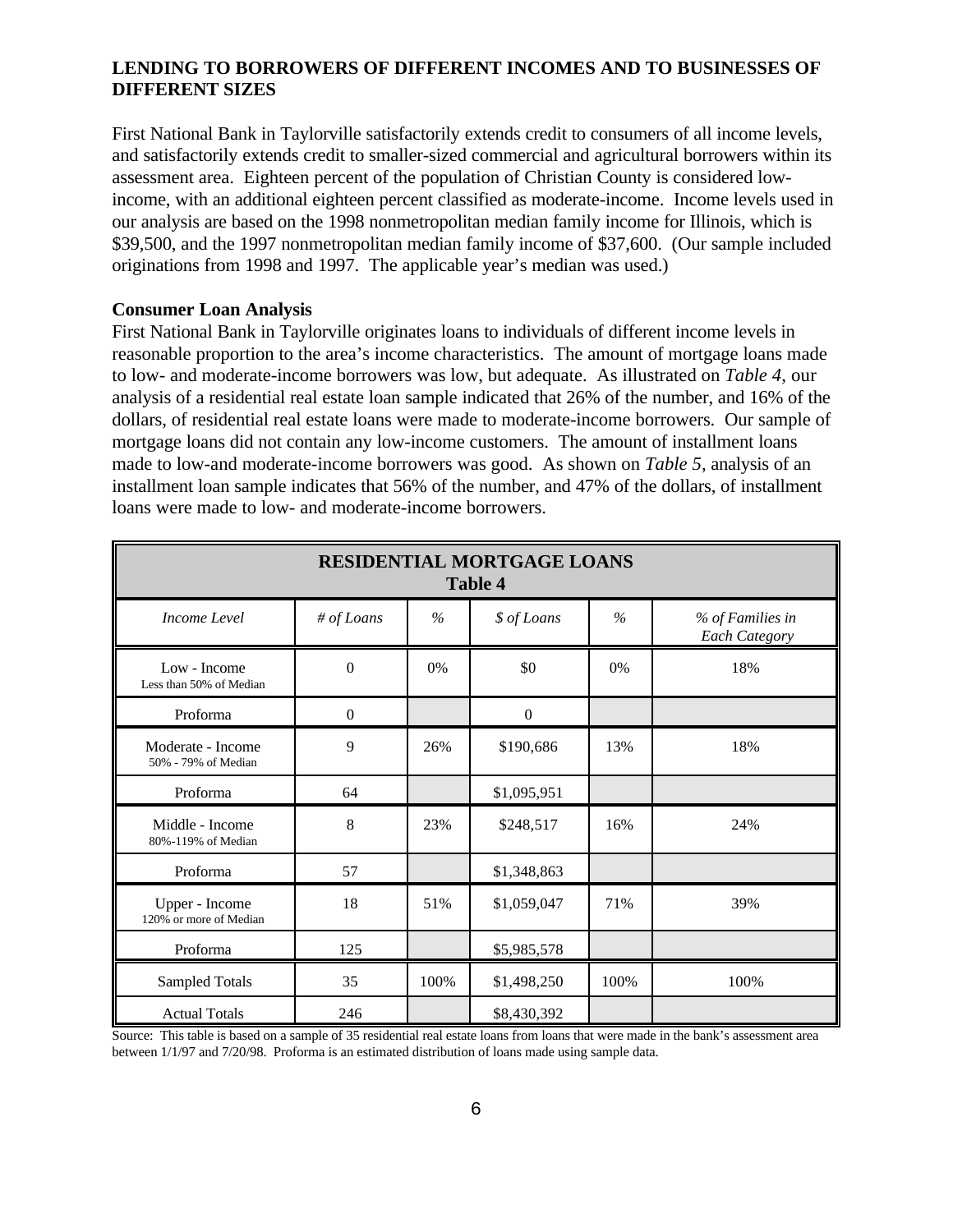| <b>INSTALLMENT LOANS</b><br>Table 5      |            |      |             |      |                                          |  |
|------------------------------------------|------------|------|-------------|------|------------------------------------------|--|
| Income Level                             | # of Loans | $\%$ | \$ of Loans | $\%$ | % of Families in<br><b>Each Category</b> |  |
| Low - Income<br>Less than 50% of Median  | 5          | 20%  | \$24,405    | 13%  | 18%                                      |  |
| Proforma                                 | 142        |      | \$897,094   |      |                                          |  |
| Moderate - Income<br>50% - 79% of Median | 9          | 36%  | \$58,872    | 33%  | 18%                                      |  |
| Proforma                                 | 255        |      | \$2,277,237 |      |                                          |  |
| Middle - Income<br>80%-119% of Median    | 8          | 32%  | \$75,518    | 42%  | 25%                                      |  |
| Proforma                                 | 226        |      | \$2,898,302 |      |                                          |  |
| Upper - Income<br>120% or more of Median | 3          | 12%  | \$21,197    | 12%  | 39%                                      |  |
| Proforma                                 | 85         |      | \$828,086   |      |                                          |  |
| Sample Totals                            | 25         | 100% | \$179,992   | 100% | 100%                                     |  |
| <b>Actual Totals</b>                     | 708        |      | \$6,900,719 |      |                                          |  |

Source: This table is based on a sample of 25 consumer installment loans from loans that were made in the bank's assessment area between 1/1/97 and 7/20/98. Proforma is the estimated distribution of loans originated using sample conclusions.

#### **Commercial Loan Analysis**

The bank's record of lending to businesses and small farms within the assessment area is good. The bank adequately provides small loans to businesses. As shown on *Table 6,* seventy percent of the commercial loans sampled were extended to businesses with gross revenues below \$1 million. As shown on *Table 7*, the bank satisfactorily provides small dollar agricultural financing to area farmers. Eighty percent of the agricultural loans sampled were made to farms with gross revenues below \$500 thousand.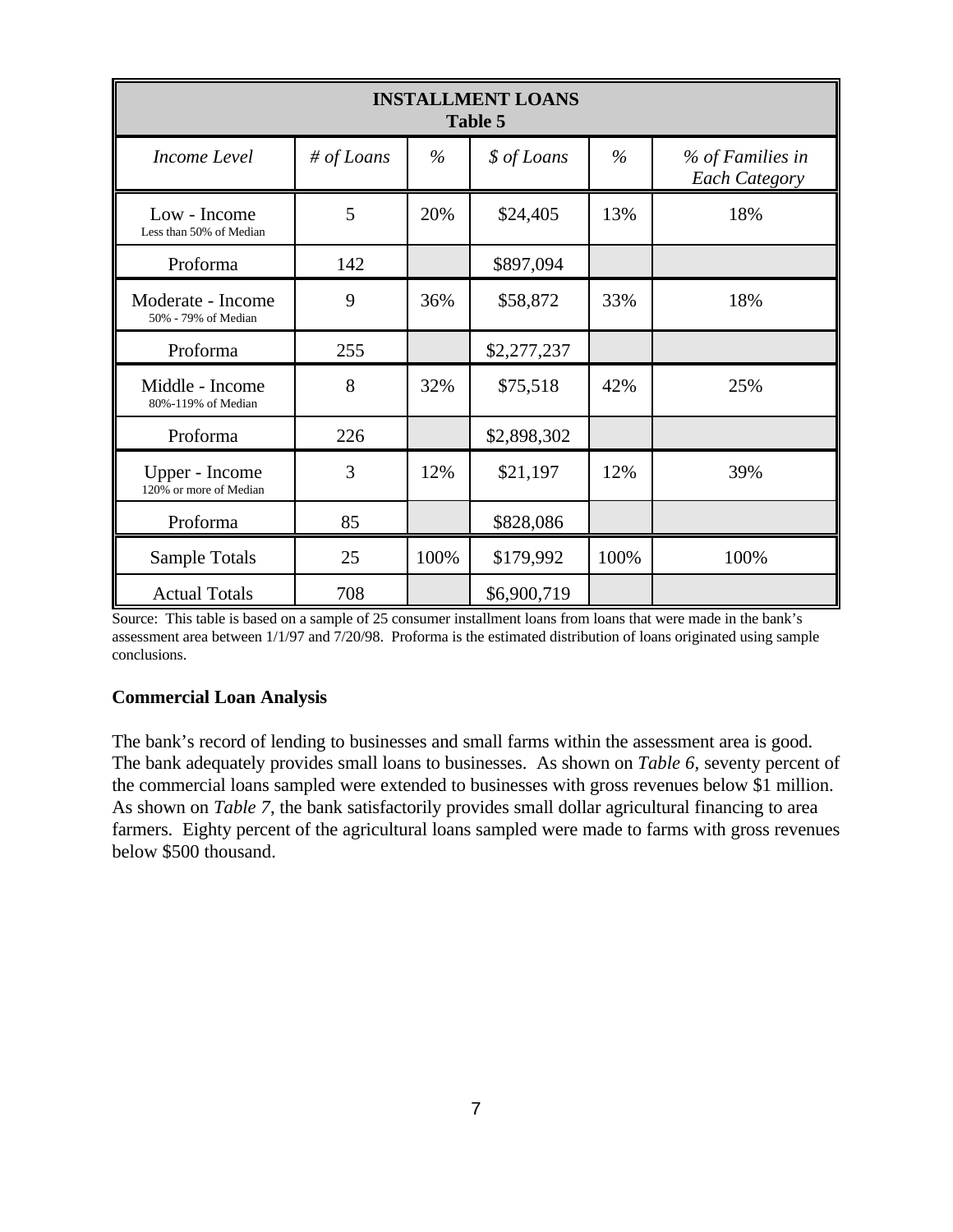| <b>COMMERCIAL LOANS</b><br>Table 6 |            |      |              |      |  |  |
|------------------------------------|------------|------|--------------|------|--|--|
| <b>Gross Revenues</b>              | # of Loans | $\%$ | \$ of Loans  | $\%$ |  |  |
| Less than \$100,000                | 1          | 5%   | \$70,000     | 5%   |  |  |
| Proforma                           | 11         |      | \$507,885    |      |  |  |
| $$100,000 - 250,000$               | 5          | 25%  | \$185,928    | 12%  |  |  |
| Proforma                           | 52         |      | \$1,218,925  |      |  |  |
| $$250,000 - 500,000$               | 3          | 15%  | \$239,400    | 16%  |  |  |
| Proforma                           | 31         |      | \$1,625,233  |      |  |  |
| \$500,000 - 1,000,000              | 5          | 25%  | \$604,890    | 39%  |  |  |
| Proforma                           | 52         |      | \$3,961,505  |      |  |  |
| More than \$1,000,000              | 6          | 30%  | \$434,828    | 28%  |  |  |
| Proforma                           | 63         |      | \$2,844,157  |      |  |  |
| Sample Totals                      | 20         | 100% | \$1,535,046  | 100% |  |  |
| <b>Actual Totals</b>               | 209        |      | \$10,157,705 |      |  |  |

Source: This table is based on a sample of 20 commercial loans made to businesses located inside the bank's assessment area between 11/1/95 and 7/20/98. Proforma is an estimated distribution of loans originated based on sample conclusions.

| <b>AGRICULTURAL LOANS</b><br>Table 7 |            |      |              |      |  |  |
|--------------------------------------|------------|------|--------------|------|--|--|
| Loan Size                            | # of Loans | $\%$ | \$ of Loans  | $\%$ |  |  |
| Less than \$50,000                   | 2          | 10%  | \$288,000    | 8%   |  |  |
| Proforma                             | 19         |      | \$1,281,930  |      |  |  |
| \$50,000 - 100,000                   | 11         | 55%  | \$1,085,000  | 31%  |  |  |
| Proforma                             | 106        |      | \$4,967,479  |      |  |  |
| $$100,000 - 500,000$                 | 3          | 15%  | \$401,000    | 12%  |  |  |
| Proforma                             | 29         |      | \$1,922,895  |      |  |  |
| More than \$500,000                  | 4          | 20%  | \$1,730,000  | 49%  |  |  |
| Proforma                             | 39         |      | \$7,851,822  |      |  |  |
| Sample Totals                        | 20         | 100% | \$3,504,000  | 100% |  |  |
| <b>Actual Totals</b>                 | 193        |      | \$16,024,126 |      |  |  |

Source: This table is based on a sample of 20 agricultural loans made to farmers located inside the bank's assessment area between 11/1/95 and 7/20/98. Proforma is an estimated distribution of loans made using sample conclusions.